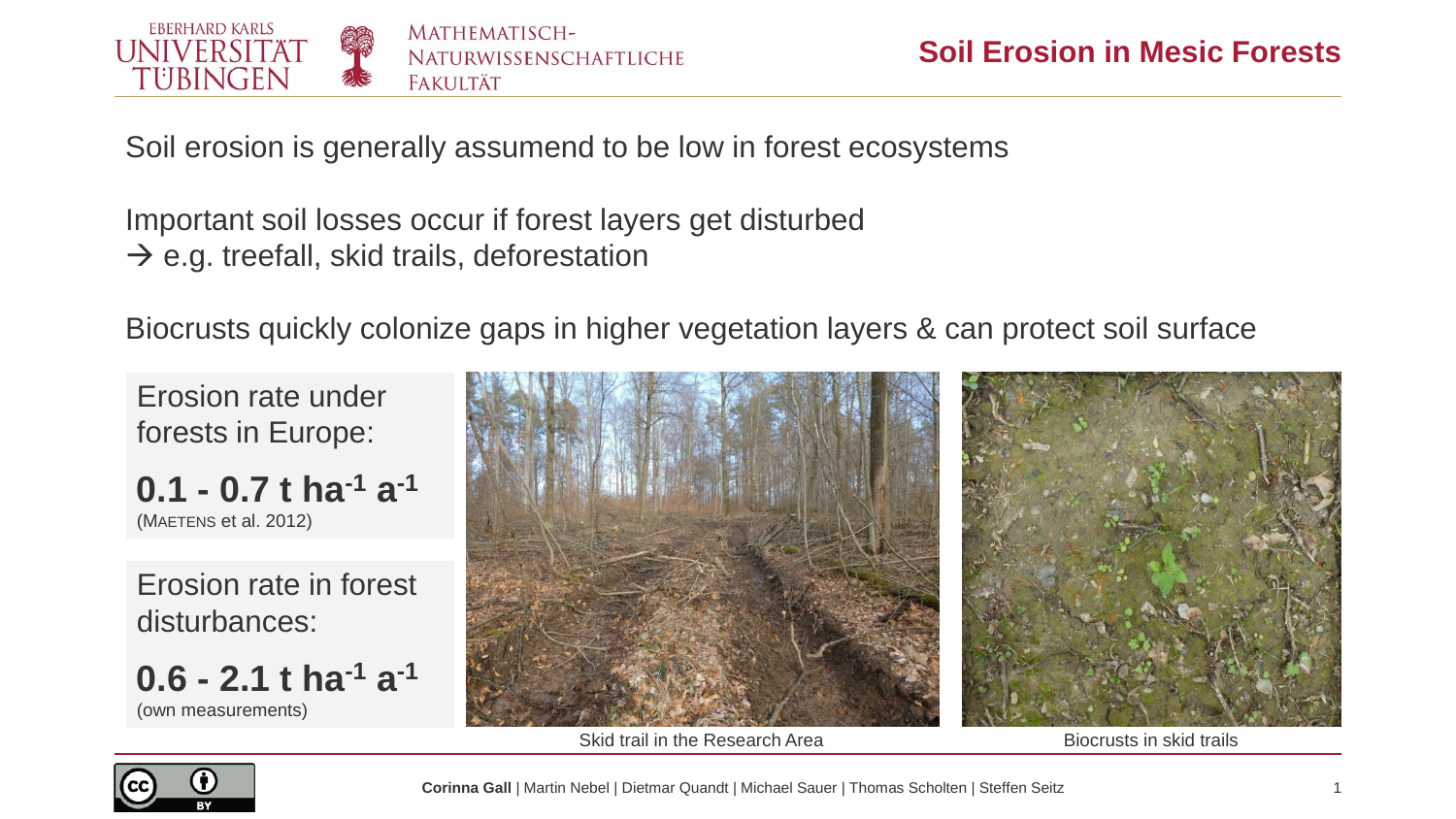

#### MATHEMATISCH-NATURWISSENSCHAFTLICHE **FAKULTÄT**

# **Soil Erosion in Mesic Forests**



Protective Tent



### **Rainfall Simulation**

Drop fall height 3.5 m

 $= 45$  mm in 30 min

Portable protective tent

Micro-scale Runoff Plots

 $\rightarrow$  40 x40 cm



Tübingen Rainfall Simulator **Installed Runoff Plots (left: wheel track, right: center track)** 

#### **Fieldwork**

Surface runoff, Sediment discharge & Nutrient relocation in wheel track, center track & undisturbed forest soil

4 Time steps, 4 Replicates per track

Parallel vegetation survey and DNAsampling